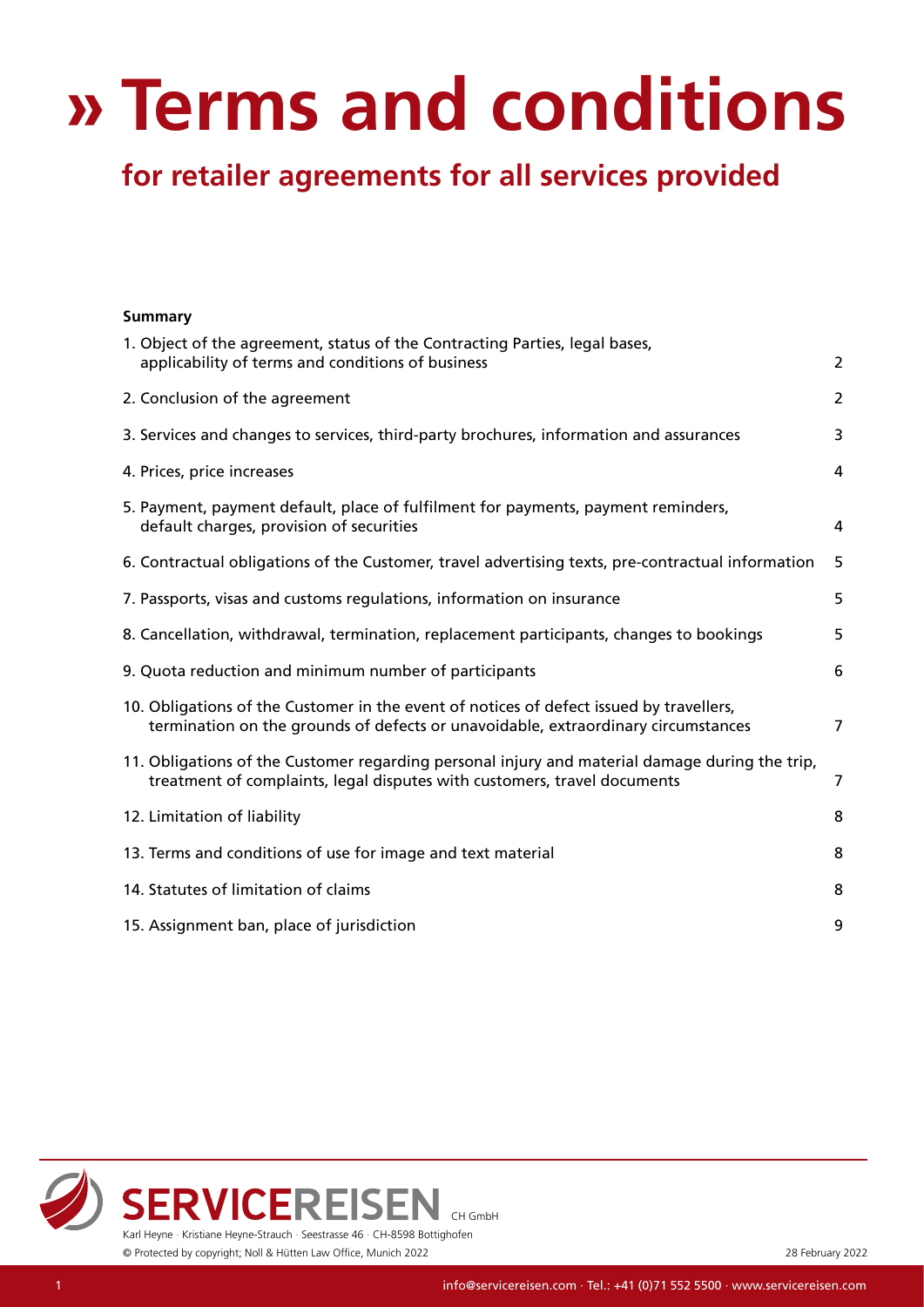# <span id="page-1-0"></span>**1. Object of the agreement, status of the Contracting Parties, legal bases, applicability of terms and conditions of business**

1.1. The contractual obligation to provide services of SERVICE-REISEN CH GmbH, hereinafter referred to as SRG CH, consists of the procurement of the contractually agreed travel services (individual travel services or the entirety of travel services, hereinafter referred to as "travel packages") for the customer (hereinafter referred to as "Customer") and/or the participants of its trips or events. This service obligation of SRG CH is based on the contractual agreements and these terms and conditions of agreement.

1.2 SRG CH is the contractual partner directly obligated to provide services to the Customer, unless SRG CH is merely an intermediary for travel services to the Customer in accordance with Section 12.7 of these contractual provisions or in accordance with the individual contractual agreements.

1.3 The entire legal and contractual relationship between SRG CH and the Customer shall be governed first and foremost by the agreements made in the individual case, then by these contractual terms and conditions and alternatively by the provisions of German contract for work and services law, Section 631 ff. BGB (German Civil Code) and otherwise German law shall apply to the exclusion of the UN Convention on Contracts for the International Sale of Goods.

1.4. SRG CH is not a package holiday operator. In accordance with Section 651a BGB and the legal justification for the exception of package holiday operators in the new travel law (see justification in the draft bill regarding Section 651a BGB, second-to-last paragraph), the provisions of Sections 651a-y BGB, Sections 250-253 of the Introductory Act to the German Civil Code (Einführungsgesetz zum Bürgerlichen Gesetzbuch – EGBGB) and other legal provisions for package holidays and package holiday operators do not apply directly or indirectly to the legal and contractual relationship between SRG CH and the Customer. The application of such provisions shall herewith be excluded in the form of an explicit choice of law and jurisdiction. The same shall apply to the directives of the European Union on package holidays, package holiday operators and related travel services. The Customer shall therefore not be entitled to name SRG CH as the company instead of the Customer in the form for providing travellers with information in the event of a package holiday in accordance with Section 651d BGB and Section 250 EGBGB.

1.5. The Customer's terms and conditions of business shall not apply. This rule shall also apply if the Customer declares such terms and conditions of business to be applicable and SRG CH fails to explicitly object to such declaration in individual cases or generally.

1.6. These terms and conditions of business shall apply in their respective current version and replace all previous service provision agreements. If no current version is available, this version shall also apply to all future agreements concluded between SRG CH and the Customer, unless explicitly and otherwise agreed on an individual basis.

1.7. These terms and conditions of business shall exclusively apply to agreements with commercial customers which market the contractually agreed travel services in their roles as travel operators within the scope of package holiday agreements or other types of activities as direct contracting partners with their customers. They therefore shall not apply to agreements concluded with individual consumers or consumer groups (consumers within the meaning of Section 13 BGB).

1.8. No contractual relationships shall be concluded between SRG CH and the participants of the Customer.

1.9. The following shall apply to the terms and conditions of business of service providers, particularly airlines, transport companies, ticket sales offices, hotels and foreign agencies:

a) The agreements concluded between SRG CH and the Customer shall always take precedence over the provisions of such terms and conditions of business.

b) However, the provisions of such terms and conditions of business shall apply with regard to the obligations of the service recipient, in other words the Customer and/or its participants, specified therein if and insofar as they were agreed as contractual obligations of the Customer between SRG CH and the Customer in accordance with the rules applicable to agreements concluded between business persons.

1.10. Terms and conditions of business, particularly transport conditions and tariff provisions (such as those of Deutsche Bahn AG or local transport companies in the public sector) which apply without requiring special announcement and/or agreement in accordance with the legal provisions in Germany and abroad shall apply to the legal relationship with the customer, even if the customer is not aware of them or SRG CH fails to inform the Customer of their applicability or validity to the contractual relationship and respective travel service.

# <span id="page-1-1"></span>**2. Conclusion of the agreement**

2.1. The Customer may notify SRG CH of its interest in booking the travel services provided by SRG CH via phone, e-mail, fax, internet and in writing. This notification of interest shall be non-binding for the Customer and SRG CH and shall not constitute any entitlement for the conclusion of an agreement.

2.2. Based on the notification of interest by the Customer, SRG CH shall initially provide information on the availability of the required travel service and submit proposals on the possible travel services and travel itinerary. Such proposals shall be non-binding for SRG CH and the Customer. They do not constitute any entitlement for the conclusion of a corresponding agreement. The same shall apply to the multiple or repeated submission of such proposals. Unless otherwise agreed in advance, such proposals and information regarding availability shall be free of charge for the Customer.

2.3. In accordance with the agreements in Section 2.2, SEG shall provide the Customer with a binding contractual offer in text form and thus bindingly offer the Customer the conclusion of an agreement on the basis of these terms and conditions of agreement, all information and references in the offer and, if applicable, price lists, documents or additional information explicitly referred to in the offer.

2.4. Unless explicitly stated otherwise in the offer, the offer may only be accepted in text form. SRG CH shall be bound by its offer for a period of five working days. Any deviating acceptance period stated in the offer shall apply. The offer shall only be binding for SRG CH until the expiry of the applicable period and may only be accepted by the customer during this period upon receipt of the declaration of acceptance by SRG CH during ordinary business hours. SRG CH may, but is not obliged to, accept declarations of acceptance which are received late. In such case, SRG CH shall notify the Customer of the late receipt of the declaration of acceptance and if it shall be accepted despite its late receipt.

2.5. Unless otherwise agreed between the Customer and SRG CH, all employees of the Customer shall be deemed to be entitled to accept the offer in a legally binding manner for the Customer.

2.6. The agreement shall be concluded in a legally binding manner upon receipt of the customer's declaration of acceptance by SRG CH without a declaration of receipt or booking confirmation being required. However, SRG CH shall usually send conformation of receipt of the declaration of acceptance to the Customer in text form and at the same time, or at a later date, send the corresponding invoice for agreed prepayments and/or payment of the remainder.

2.7. In the event of the Customer's declaration of acceptance containing additions, limitations or other changes, the agreement shall only be concluded if SRG CH sends a corresponding confirmation which includes such additions, limitations or changes. The agreement shall not be concluded otherwise. The same shall apply if the Customer includes conditions regarding the travel services or travel itinerary in the declaration of acceptance which were not included in SRG CH's offer. These include, in particular, conditions regarding specific flight times, flight routes, hotels, certain travel guides or routings.

2.8. The Customer shall therefore be obliged to clarify any required additions, limitations or addendums of the offer received immediately with SRG CH and request for SRG CH to submit a correspondingly amended offer, if SRG CH is able and willing to do so.

2.9. If SRG CH offers travel services or package holidays for direct booking without prior written offer, the agreement shall be concluded – contrary to the provisions above – by the Customer sending a binding booking declaration to SRG CH by text (if provided, using a corresponding SRG CH booking form) and SRG CH confirming the booking to the Customer in text form. In such case, the Customer shall be bound to its contractual offer for a period of five working days from receipt of booking by SRG CH. If in such case SRG CH's booking confirmation deviates from the Customer's booking, this shall constitute a new offer submitted by SRG CH. The agreement shall be concluded on the basis of this new offer if the Customer accepts the changed offer by way of explicit declaration or conclusive behaviour, particularly by paying the advance or remainder.





**SERVICEREISEN** CH GmbH Karl Heyne · Kristiane Heyne-Strauch · Seestrasse 46 · CH-8598 Bottighofen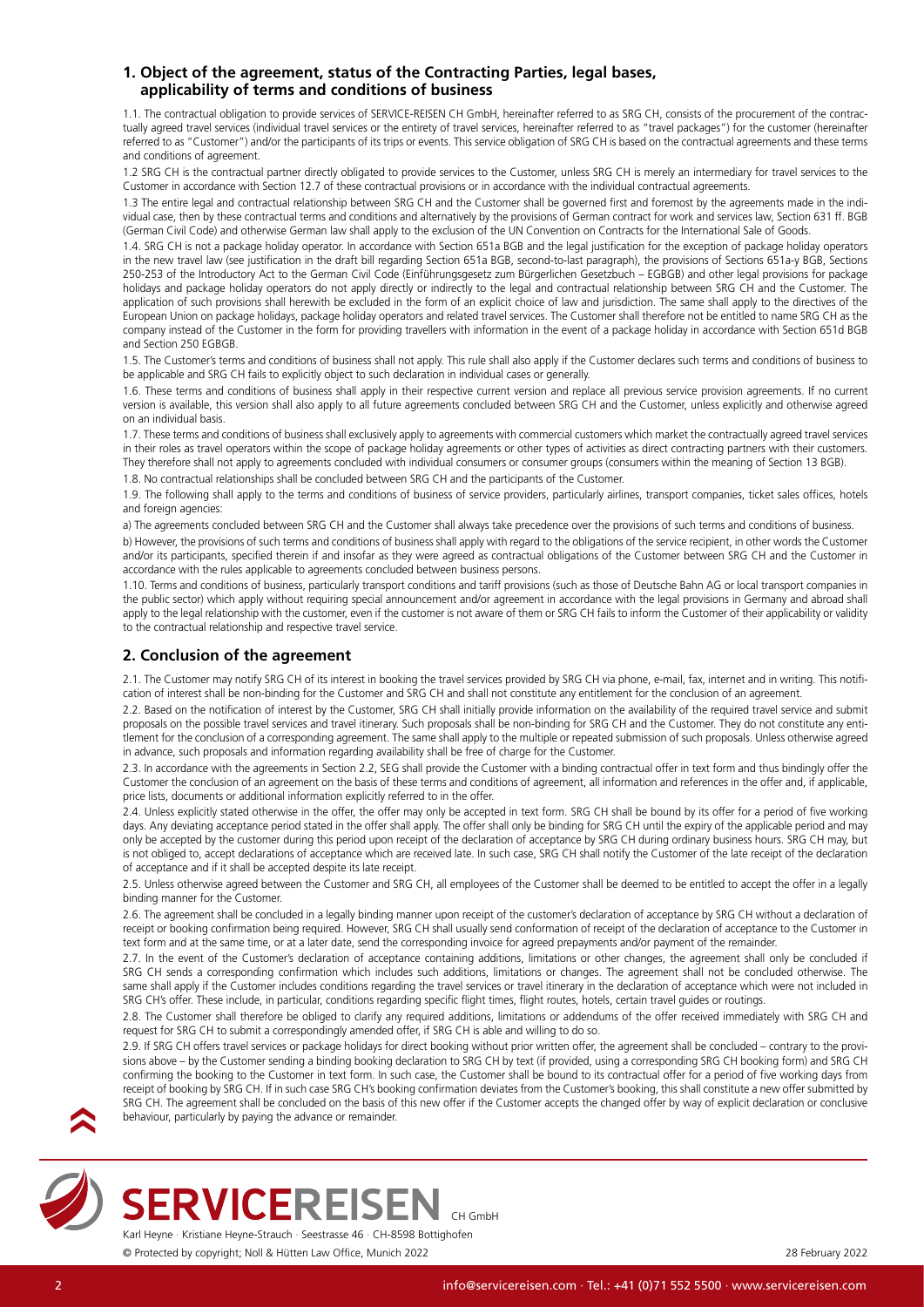<span id="page-2-0"></span>2.10. The following shall apply to options:

a) Within the meaning of this provisions, options are reservations of individual travel services or entire package holidays to the benefit of the Customer prior to concluding the agreement or, in the event of the agreement having been previously concluded, prior to a legally binding agreement on additional travel services. b) Options are always fixed, unless otherwise agreed. This means that the Customer shall be obliged to purchase the reserved travel services or package holidays upon expiry of the option period, unless the Customer declares that they do not wish to purchase the reserved travel services or package holidays within the option period.

c) The corresponding declaration must be received by SRG CH in text form within the period and during ordinary business hours, unless explicitly agreed that the declaration may also be sent in another format.

d) In the exceptional event of an expiry option being agreed, this means that the reservation made for the Customer shall expire without the Customer entering into a payment obligation if the Customer fails to explicitly declare its intention to purchase the travel service or package holiday within the agreed period. The above provision on the type and date of the declaration shall apply accordingly.

2.11. Any amendments, addendums, additions, assurances and additional agreements after the conclusion of the agreement shall be placed in writing to become effective. In the event of these being agreed verbally or over the phone, the text form shall be deemed to have been complied with in accordance with the principles of commercial confirmation letters, if SRG CH confirms such agreements to the Customer in text form and the Customer fails to immediately object to such confirmation.

# **3. Services and changes to services, third-party brochures, information and assurances**

3.1. In agreements concluded on the basis of a written offer by SRG CH, the service obligation of SRG CH is determined by the information on price and services contained in the written offer in accordance with all of the references and explanations included in the written offer or additionally sent documents.

3.2. In agreements concluded on the basis of the text in a brochure or online advertising by the Customer booking directly and SRG CH sending a corresponding booking confirmation (see section 2.9), the service obligation of SRG CH is determined by the text in the brochure and/or information provided online in connection with the booking confirmation by SRG CH relating to this text.

3.3. In accordance with the above provisions, SRG CH shall generally only be obliged to provide the services within a specifically agreed scope and type. In particular, no Customer entitlements to services or performance features may be derived from the total price, price of individual services, classification and category information, unless these have been specifically and explicitly agreed. This shall apply, in particular, regarding the furnishings of accommodation (such as the inclusion of mini bars, air conditioning systems, lifts, pools and ancillary costs).

3.4. In the event of special requests placed by the customer being called non-binding in the offer, booking confirmation, additional agreements or other contractual bases, SRG CH's obligation shall be exclusively limited to forwarding such special requests to the service providers involved. Special requests shall only become a binding part of the agreement upon explicit confirmation in text form. Confirmations by service providers shall be non-binding for SRG CH.

3.5. Non-stop and direct flights shall only be owed if explicitly agreed. In all other cases, flight services may generally be provided in the form of connecting flights, open jaw flights and hub flights. Trips on specific types of trains (e.g. ICE/TGV) shall only be owed if explicitly agreed.

3.6. Field representatives, trade fair personnel, travel agents (such as travel shops) and service providers (such as hotels and transport companies) have not been authorised by SRG CH to enter into agreements nor provide information or assurances which change the agreed content of the agreement, exceed the services agreed by SRG CH or contradict the service description or specifications and information of SRG CH.

3.7. SRG CH shall not be obliged, in particular, to provide the Customer with all information required by the Customer on the contractually agreed services with regard to the pre-contractual obligation of the Customer to provide information in accordance with Section 250 paragraph 3 EGBGB to its travel participants, prior to the conclusion of the agreement. SRG CH shall forward any information it has available to the Customer once the travel services have been confirmed.

3.8. In accordance with the provisions of the Monopoly of Legal Advice Act (Rechtsberatungsgesetz), SRG CH is not entitled to issue the Customer with advice on the legal design of its travel information, pre-contractual information, form, booking form (travel registration), booking confirmation and booking process. SRG CH therefore does not owe any consulting and advisory services in this respect.

3.9. Insurance policies to the benefit of the Customer are generally not included in SRG CH's services. The Customer is urgently advised to conclude personal and professional liability insurance for travel operators or for its other types of activities. Such insurance should contain cover for liability as a contractual freight forwarder if flight travel services are being offered.

3.10. Any local and hotel brochures, brochures or information and documents of other service providers and corresponding online advertising texts which have not been made into the basis of the contractual service obligation of SRG CH through explicit agreements with the Customer shall not form an integral part of the agreement nor constitute a contractual service obligation for SRG CH. The same shall also apply if such documents were provided to the Customer by SRG CH together with the offer or at a later date for information purposes.

3.11. SRG CH shall generally be entitled to change its services if the Customer's participants are obliged by law and the relevant legislation to accept such changes without any entitlement to a significant reduction of the travel price or the right to withdraw from the agreement. This shall apply, in particular, for immaterial changes to the travel itinerary, changes to flight times on the contractually agreed date of arrival and departure, flight route and type of plane. For sightseeing tours, this shall also apply, in particular, to amendments and changes to programmes and the replacement of programme points and sightseeing places.

3.12. For flights, the dates of arrival and departure shall serve the purpose of transportation, and not rest and recreation or the programme, unless explicitly agreed otherwise. Changes to flight times are generally to be expected. The Customer shall design its own programme components and its own transport services and times, particularly its use of buses and personnel, to account for this fact and advertise its trips accordingly. The Customer shall legally reserve such changes when dealing with its participants.

3.13. In addition, SRG CH may change material travel service features from the agreed content of the package travel agreement if they become necessary after the conclusion of the agreement and if they have not been caused by SRG CH in an act that is not of good faith, prior to the start of the trip if such deviations are immaterial and do not impair the overall design of the trip.

3.14. This shall not affect any warranty claims of the Customer if the changed services are defective.

3.15. SRG CH shall inform the Customer of material changes to services as soon as the reason for such changes is known.

3.16. In the event of a material travel service being changed significantly, the Customer may withdraw from the agreement free of charge if and insofar as its travel participants enforce their right to withdrawal against the Customer on the grounds of such changes as soon as the Customer has notified them of it. The Customer shall exercise its own right of withdrawal immediately if its participants have declared a corresponding withdrawal. The Customer shall agree a corresponding legitimate regulation on such reservation of the right to implement changes with its customers, particularly within the scope of its terms and conditions of travel. 3.17. Special regulations in connection with pandemics/epidemics (in particular, but not exclusively, Covid-19)

a) The Parties agree that the agreed travel services shall always be provided by SRG CH in compliance with and in accordance with the official requirements and conditions applicable at the respective time of performance.

b) The parties expressly agree that, within the scope of this agreement, a right of termination due to extraordinary unavoidable circumstances, force majeure or due to significant, possibly also unreasonable changes in performance due to official requirements for the performance of travel is excluded, provided that essentially the services can be objectively provided.





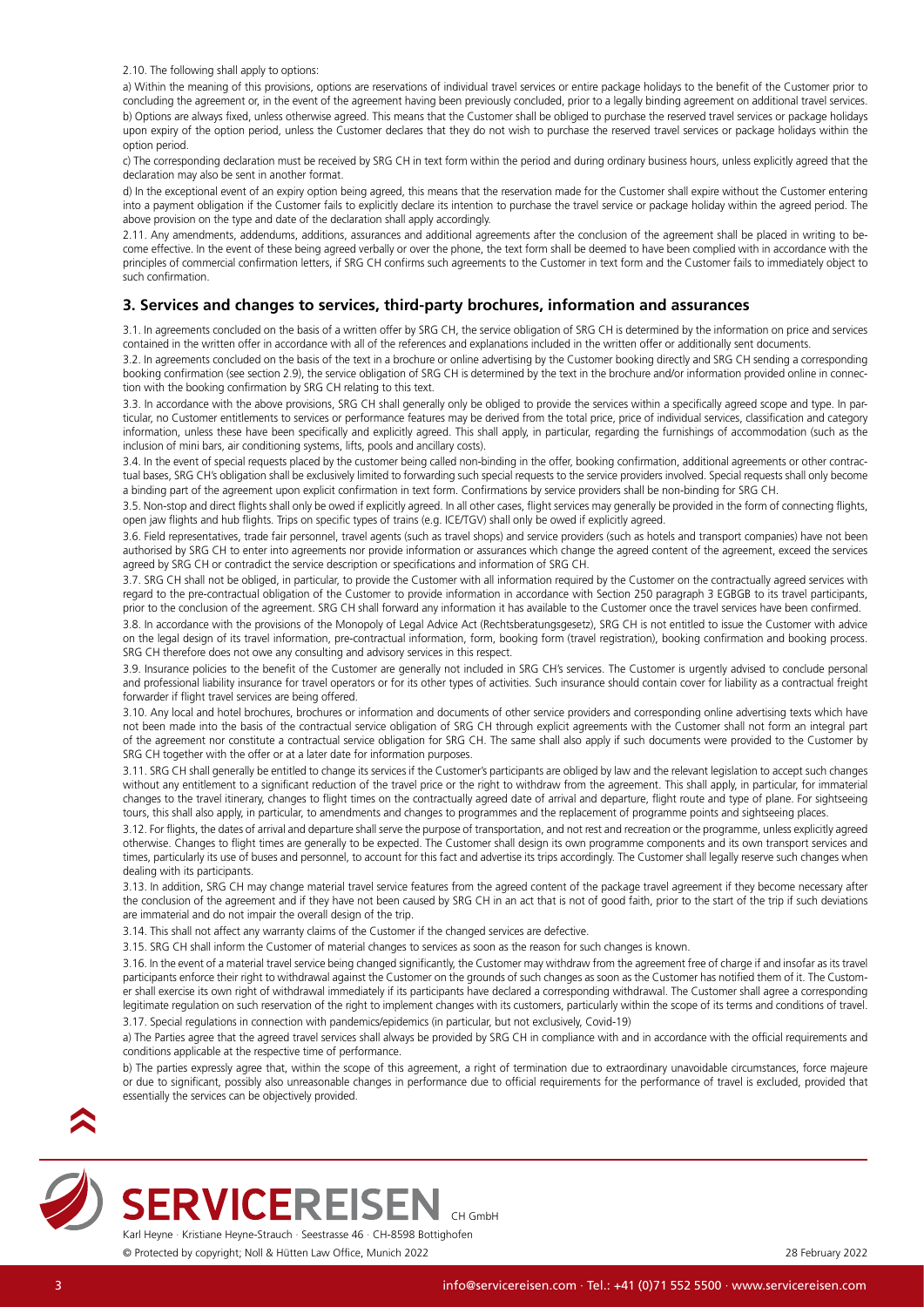<span id="page-3-0"></span>c) The Customer agrees that the Participants must observe reasonable usage regulations or restrictions of the service providers when using services. All participants are to be instructed by the Customer to inform the Customer without delay in the event of typical symptoms of illness occurring; the Customer will inform SRG CH without delay if it becomes aware of participants who have fallen ill.

# **4. Prices, price increases**

4.1. The prices individually agreed between SRG CH and the Customer shall apply. If such prices, particularly for additional services and individual services, have not been agreed, the prices stated in SRG CH's advertising and booking documentation, which the Customer evidently held or had access to when concluding the agreement or which have otherwise been declared as applicable or referred to by SRG CH, shall apply. Alternatively, the standard or taxable compensation in accordance with Section 632 BGB shall be payable. Unless explicitly and otherwise stated in the offer, entrance fees shall not be included in the prices stated.

4.2. SRG CH may request price increases that have been agreed on an individual basis. This shall apply, in particular, for price agreements where the agreed price depends on the number of participants, type and/or scope of services actually used or the date on which travel services or participant numbers have been finalised or determined. The same shall apply to agreed price increases within the scope of the reduction or increase of participant numbers, services or quotas.

4.3. Regardless of price increases according to the above provisions and if necessary in addition to price increases permissible in this respect, SRG CH reserves the right to increase the contractually agreed prices if

a) the prices for transporting persons need to be increased due to increased prices for fuel or other types of energy,

b) taxes and other levies for agreed travel services, such as tourist taxes, harbour and airport fees, increase, or

c) a change in the exchange rate applicable to the respective trip has a direct effect on the contractually agreed prices.

4.4. SRG CH shall notify the Customer of the reasons and at the same time provide a calculation of the price increase.

4.5. The price increase is calculated as follows:

a) If the prices for the transportation of people in accordance with section 4.3a) increase, SRG CH may increase the travel price in line with the following calculation:

- SRG CH may request the increased price from the Customer if the increase relates to individual seats.

- In all other cases, the additional transportation costs requested from the transport company per type of transport shall be divided by the number of seats on the agreed type of transport. SRG CH may request the resulting increased price for individual seats from the Customer.

b) If taxes and other levies in accordance with section 4.3b) increase, the travel price may be increased by the corresponding pro-rata amount.

c) If the exchange rate increases in accordance with section 4.3c), the travel price may be increased within the scope of the resulting increase in costs for SRG CH. 4.6. In the event of the prices being changed subsequently, SRG CH shall notify the Customer as soon as it obtains knowledge of the reason for the change. Price increases shall only be permissible if received by the Customer no later than 25 days prior to the start of the trip. If prices are increased by more than 16%, the Customer may withdraw from the agreement without having to pay a cancellation fee. The Customer shall enforce its right to withdraw against SRG CH if the corresponding conditions are met and immediately upon receipt of notification of the price increase from SRG CH.

4.7. In the event of an increase in the VAT on prices for contractually agreed travel services, SRG CH may request a corresponding price increase from the Customer if SRG CH can prove that it is obliged to pay the increased VAT rate.

4.8. The entitlement to increase prices in accordance with the individual agreements entered into, the above provisions and legal provisions does not depend on if and to which extent the Customer is physically and legally able to transfer such price increases to its customers or its obligation to reduce prices. The Customer shall be obliged to create its own options for transferring such price increases by concluding corresponding legitimate agreements with its customers.

4.9. SRG CH prices are stated as net prices. They refer to a calculation basis of 16 paying participants, unless otherwise agreed. The complimentary room regulation offered on trips relates to the number of fully paid up travel participants and shall be exclusively offered in the same room category as booked.

4.10. Basis of the free seat arrangement is the number of travel guests after the free seat has been subtracted. The number of free seats is not taken into consideration between the fully paying travel guests. For example: "1st free seat after 18 PAX and the 2nd free seat after 35 PAX" means that 19 travel quests equal 1 free seat and with more than 35 travel guests there will be two free seats available. Free seat arrangements are only available in the hotel category that has been booked for the overall group.

# <span id="page-3-1"></span>**5. Payment, payment default, place of fulfilment for payments, payment reminders, default charges, provision of securities**

5.1. Upon conclusion of the agreement, SRG CH may request advance payments in accordance with the provisions below:

a) All advance payments shall only be payable upon conclusion of the agreement.

b) The amount, time and due date of advance payments do not depend on if and to what extent the Customer is able to request advance payments from its own customers.

c) The amount, time and due date of the advance payments result from the individual contractual agreements entered into.

d) If no explicit agreements have been entered into regarding the amount of the advance payments, they shall be EUR 125.00 per trip booked.

e) If the total price increases due to additional services, quotas or participant numbers or due to other circumstances or contractual agreements resulting in a price increase, the difference between the original advance payment and the advance payment calculated from the increased total price shall fall due immediately as from the date of corresponding legally binding agreements and/or the occurrence of the conditions for a price increase.

5.2. Additional instalments after the advance payment and before the due date for the remainder shall fall due in accordance with corresponding contractual agreements.

5.3. The remainder shall fall due as contractually agreed. If no special agreement has been entered into, the remainder shall fall due no later than 18 days prior to the start of the trip.

5.4. Payments shall always be made using the explicitly agreed payment types. If no explicit payment type agreements have been entered into, payments shall be exclusively made via bank transfer.

5.5. The place of fulfilment for all payments shall be the location of the bank stated by SRG CH under the condition that the payment obligation has only been properly fulfilled if the amount due has been credited to the stated bank account on time.

5.6. Payments, particularly from abroad, shall be made so that they do not incur any fees and charges. Payments denominated in foreign currency shall generally be excluded, unless explicitly agreed otherwise on an individual basis.

5.7. Payment default occurs if an amount remains unpaid after a payment reminder has been sent, either verbally or in electronic text form. Without a payment reminder, default occurs if the Customer fails to make payment within 30 days from the due date and receipt of an invoice or similar payment schedule. If the date of the receipt of an invoice or payment schedule is uncertain, the Customer shall default no later than 30 days from the due date and receipt of consideration. 5.8. In the case of a default, the Customer shall pay default charges on amounts due at nine percentage points above the base rate. SRG CH reserves the right to enforce further-reaching damages arising from default.

5.9. The following shall apply if SRG CH is able and willing to provide the contractual services and the Customer does not have any contractual or legal right of retention:



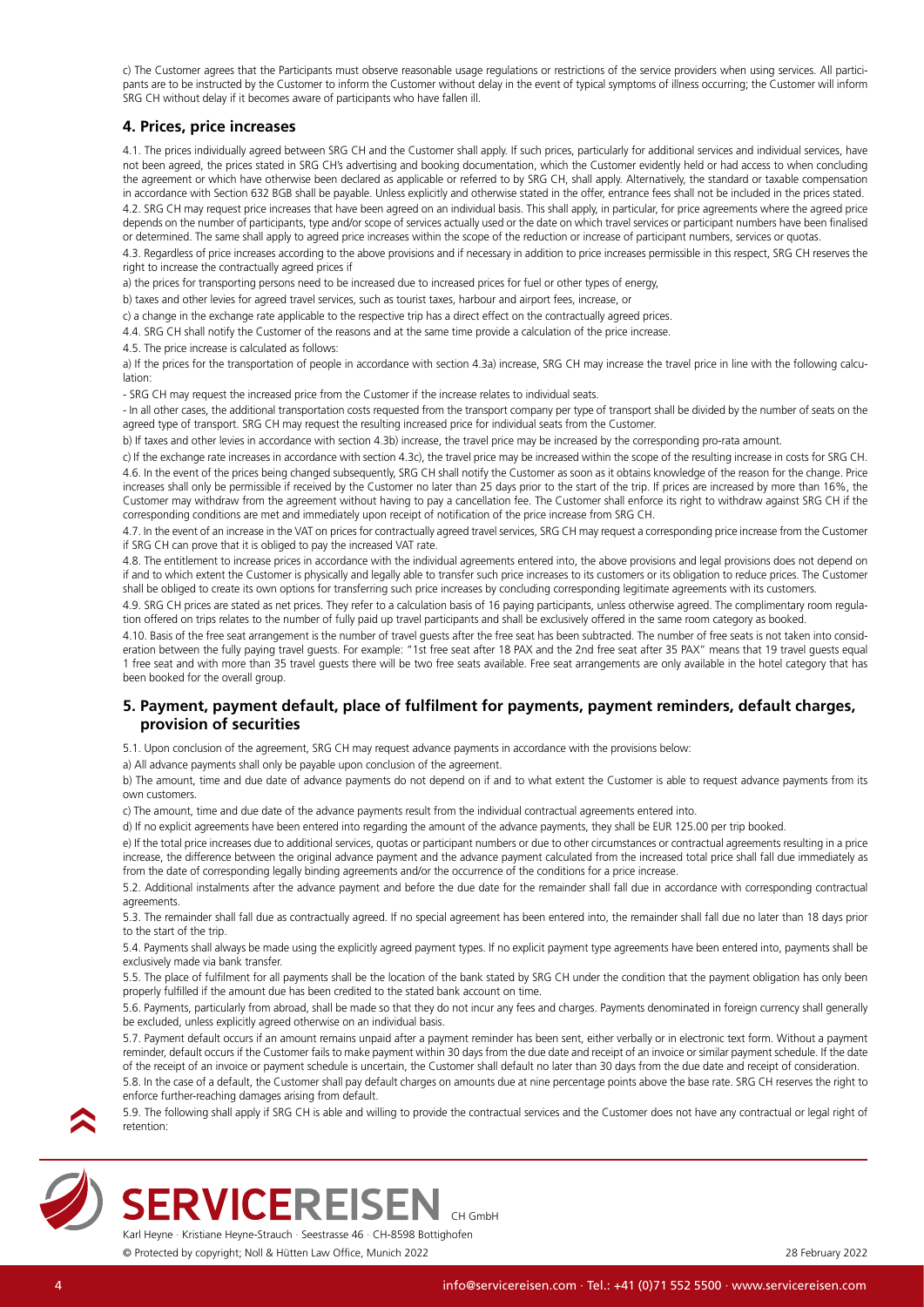<span id="page-4-0"></span>a) Without full payment of the total price being made within the due dates agreed, the Customer shall not be entitled to receive the contractual services and/or travel documents.

b) If the Customer fails to pay advance payments, instalments or remainders due by the agreed due dates, SRG CH may, after sending a payment reminder including a payment due date, withdraw from the agreement and request from the Customer to pay cancellation fees within the contractually agreed scope, particularly in accordance with these terms and conditions of agreement or legal bases.

5.10. The Customer shall be contractually excluded from offsetting receivables against SRG CH. In the event of the Customer enforcing the right of retention for payment requests due against SRG CH and in the event of SRG CH failing to acknowledge this, SRG CH may request for the Customer to provide securities in the amount of the payment due in the form of irrevocable, unconditional and indefinite bank guarantees issued by a swiss or german business bank or deposit the corresponding amount with the responsible district court in accordance with the law.

5.11. In the event of payment default, SRG CH may request a fixed fee of up to EUR 40.00 per payment reminder and the reimbursement of any bank charges incurred for disputed bank transfers or direct debits.

# <span id="page-4-1"></span>**6. Contractual obligations of the Customer, travel advertising texts, pre-contractual information**

6.1. The Customer shall be responsible for compliance with all legal provisions and legislation regarding the types of activities and marketing which apply to the contractual services. The same shall also apply to package holidays, particularly to all provisions of the law and legislation for package holiday operators.

6.2. The Customer shall never name SRG CH as a travel operator or co-travel operator when dealing with its participants and in none of its documents or, in the case of marketing activities that do not constitute package holidays, name SRG CH as service provider, event operator or co-operator. In particular, the Customer shall not mention or name SRG CH as the responsible company in its forms. The Customer shall only refer to the agreement concluded with SRG CH and the provision of services by SRG CH in the form explicitly agreed with SRG CH in a previous agreement.

6.3. The Customer shall prepare its travel advertising texts exclusively in compliance with the agreements entered into with SRG CH on the contractual services and refrain from publishing, confirming to customers, or assuring them of, performance features regarding the services to be provided by SRG CH or provide corresponding information on travel services which contradicts or exceeds the services agreed with SRG CH. This obligation of the Customer shall not affect the right and free decision of the Customer to organise its own transport services and other services, to offer them and make them into the object of its contractual services and package holiday offers to its participants.

6.4. SRG CH may request for the Customer to provide SRG CH with its travel advertising texts, insofar as they pertain to travel services contractually agreed with SRG CH, for review prior to publication, particularly prior to a corresponding travel catalogue or other printed advertising medium going to print or corresponding online publication. This obligation to provide documents shall be limited to the travel advertising texts only. The Customer shall not be obliged to disclose its prices or calculations. SRG CH may request corrections to the travel advertising texts if SRG CH can prove that they contain apparent errors or omissions, violate mandatory requirements under competition or travel law or may otherwise give reason for third-party claims, particularly by the Customer's customers against SRG CH.

6.5. Regardless of any legal or contractual obligation to give notice of defects of its customers to the Customer, the latter shall be obliged to report any defects immediately to the instance named by SRG CH, without explicit corresponding statement by the local agency or service provider, and request rectification. If the instance refuses to provide rectification or cannot be reached, the Customer shall send a corresponding notice of defects, including request to provide rectification, to SRG CH immediately.

6.6. The Customer shall contribute to preventing and rectifying disruptions to the travel itinerary, travel defects or other barriers to the proper provisions of the travel services and the proper travel itinerary. For group enquiries / bookings, SRG CH shall assume that the participants are adult travellers and that the purpose of the trip or individual travel services is not professional, unless explicitly stated otherwise in the enquiry. The Customer shall carry all risks or additional costs (such as fee surcharges) resulting from failure to provide other information on the actual composition of the group. If possible, the Customer shall discuss corresponding measures in advance with SRG CH. In compliance with these obligations, the Customer shall also be obliged to pay corresponding expenses in advance if they serve to prevent or rectify disruptions to the travel itinerary, travel defects or other barriers which would cause SRG CH to incur expenses or claims that are significantly higher compared to those of the Customer. This shall not affect the Customer's general statutory obligation to reduce damages.

6.7. Should the Customer fail to fulfil individual or several of the above obligations, the Customer's warranty and damages claims shall be forfeited insofar as SRG CH would have been able and willing to provide rectification or damages that have occurred would have been excluded or lessened.

# <span id="page-4-2"></span>**7. Passports, visas and customs regulations, information on insurance**

7.1. Without any explicit contractual agreement in this respect, SRG CH shall not be obliged to provide information on passports, visas and customs regulations and/or the procurement of documents required for the Customer's participants to enter the contractually agreed countries. This rule shall apply, in particular, to the procurement of visas.

7.2. If SRG CH has agreed to procure visas or other documents necessary for the Customer's participants' entry in a country by way of an explicit contractual agreement, SRG CH shall not assume any liability for the timely issuance to, and receipt of such documents by the Customer. The Customer shall carry the dispatch risk, regardless of documents being dispatched directly by the respective diplomatic representation, the other issuers of corresponding documents and certifications or SRG CH.

7.3. In accordance with the law, the Customer, in its role as package holiday operator as well as any other function by law, shall be obliged to provide its own information, clarification and references on passport, visa and health regulations. The Customer shall therefore be contractually obliged to SRG CH to obtain independent and additional information to the information provided by SRG CH regarding such regulations and necessary documents and if necessary ensure compliance with them by its participants.

7.4. Should the information provided and documents transferred by SRG CH contain omissions or contradictions compared with the information obtained by the Customer, the Customer shall notify SRG CH immediately of such fact and initiate a reconciliation with SRG CH.

7.5. All disadvantages incurred by the Customer or its participants due to non-compliance with the Customer's obligations stated above, particularly any cancellation fees incurred as a result, shall be carried by the Customer. This shall only not apply if and insofar as the disadvantages and costs incurred result, or partially result, from a culpable violation of related contractual or legal obligations of SRG CH.

## **8. Cancellation, withdrawal, termination, replacement participants, changes to bookings**

8.1. Unless explicitly and contractually agreed otherwise on an individual basis, the Customer shall not be entitled to recall, terminate or withdraw from the agreement or individual contractual agreements. Any rights to withdrawal customary in business, particularly for contractual agreements on accommodation quotas, shall be explicitly excluded. The right to termination in accordance with Section 649 BGB shall also be excluded. This shall not affect the following provisions on termination for good cause on the grounds of defective contractual services provided by SRG CH and/or unavoidable, extraordinary circumstances.

8.2. Within the meaning of the provisions below, "cancellation" refers to the exercising of a contractually agreed right to withdrawal as well as any other declaration of the Customer on the non-acceptance of individual contractual services or all of the contractual services.

8.3. All contractually agreed rights to cancellation shall generally be exercised in text form, unless explicitly agreed otherwise on an individual basis.

8.4. The timely receipt notices of cancellation is based on their receipt by SRG CH during ordinary business hours. For cancellation announcements over the phone, this is the receipt of the notice of cancellation (cancellation confirmation) in text form. Service providers, field representatives or other third parties shall not be authorised to accept notices of cancellation.



**SERVICEREISEN** 

Karl Heyne · Kristiane Heyne-Strauch · Seestrasse 46 · CH-8598 Bottighofen © Protected by copyright; Noll & Hütten Law Office, Munich 2022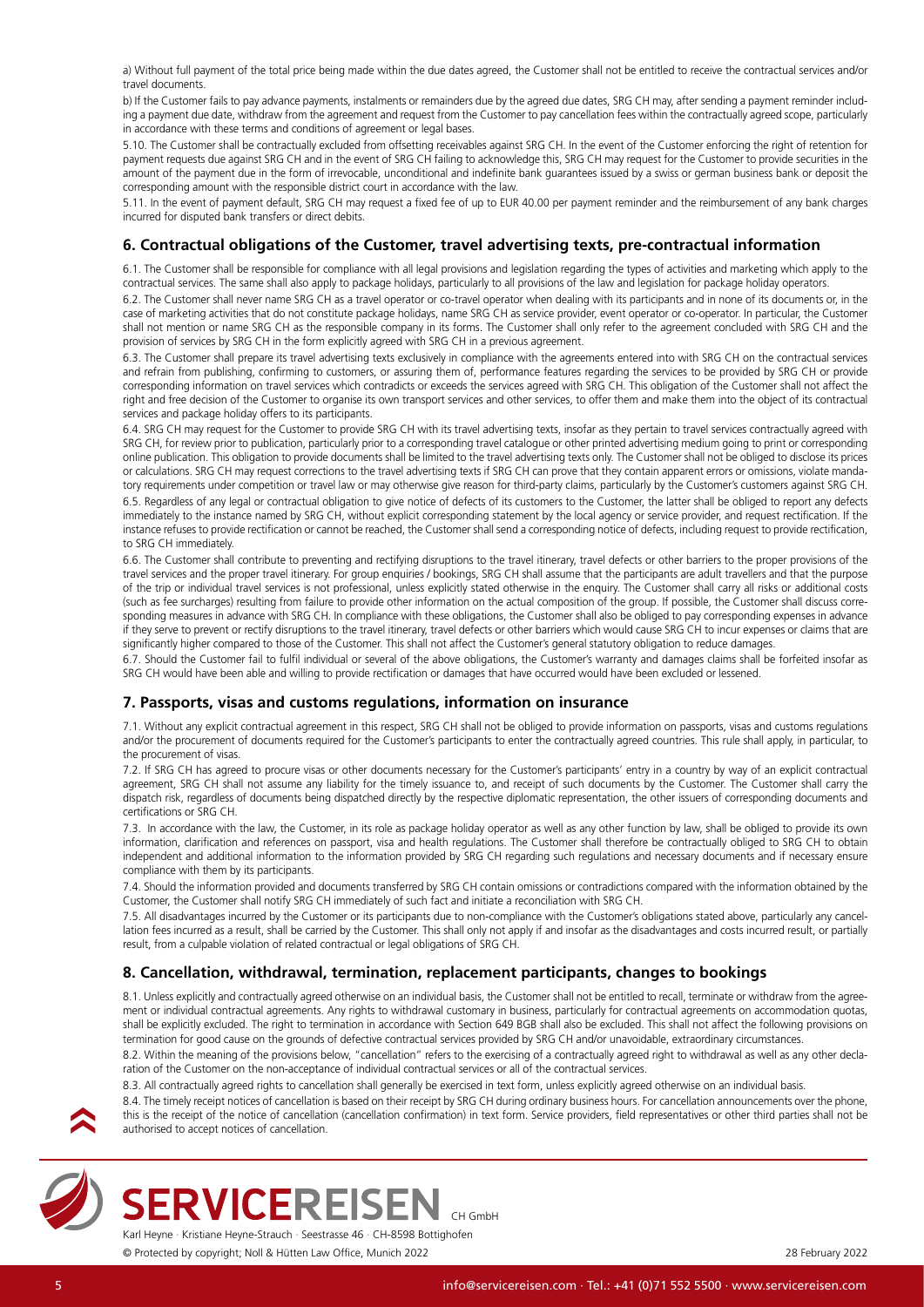<span id="page-5-0"></span>8.5. In the event of a cancellation or non-acceptance without a corresponding notice sent by the Customer, SRG CH shall be entitled to receive the contractually agreed fixed or specific compensation.

8.6. If no such fixed or specific compensation has been agreed on an individual basis, SRG CH shall be entitled to the following compensation whose calculation accounts for the usual expenses saved and the usual potential other use of the travel services. The compensation is calculated as follows after the receipt of the Customer's notice of withdrawal:

#### **Travel by coach and rail up to the agreed cancellation date the amount of advance payment in accordance with section 5.1 is due.**

From the agreed cancellation date to 22 days prior to the start of the trip, 25% of the overall tour price From 21 to 15 days prior to the start of the trip, 60% of the overall tour price From 14 to 7 days prior to the start of the trip, 75% of the overall tour price

From 6 days prior to the trip start, 90% of the overall tour price

### **River cruises**

From 120 days prior to the start of the trip, 10% of the overall tour price From 119 to 90 days prior to the start of the trip, 20% of the overall tour price From 89 to 30 days prior to the start of the trip, 40% of the overall tour price From 29 to 15 days prior to the start of the trip, 60% of the overall tour price From 14 to 1 days prior to the start of the trip, 80% of the overall tour price On the day of arrival and in case of no-show 90% of the overall tour price.

#### **Sea cruises**

From 90 days prior to the start of the trip, 20% of the overall tour price From 89 to 30 days prior to the start of the trip, 40% of the overall tour price From 29 to 15 days prior to the start of the trip, 60% of the overall tour price From 14 to 1 days prior to the start of the trip, 85% of the overall tour price On the day of arrival and in case of no-show 95% of the overall tour price. However, the cancellation fee is at least € 50 per person.

### **Travel by plane and combined plane / coach travel up to the agreed cancellation date the amount of advance payment in accordance with section 5.1 is due.**

From 64 days prior to the start of the trip, 15% of the overall tour price From 63 to 34 days prior to the start of the trip, 35% of the overall tour price From 33 to 15 days prior to the start of the trip, 75% of the overall tour price From 14 to 7 days prior to the start of the trip, 85% of the overall tour price From 6 days prior to the trip start, 90% of the overall tour price

8.7. In any case, the customer reserves the right to prove that SRG CH has not incurred any or much lower damages than the fixed fee requested for all calculations of the fixed cancellation costs charged by SRG CH as agreed on an individual basis or those stated above.

8.8. SRG CH reserves the right to request higher, specific damages instead of the above fixed fees if SRG CH can prove that the expenses incurred by SRG CH are significantly higher than the respective applicable fixed fee. In such case, SRG CH shall be obliged to specifically state and prove the compensation requested, taking into consideration the expenses saved and any other use of the travel services.

8.9. The following rules apply to replacement participants:

a) Unless otherwise agreed on an individual basis, the Customer may replace the names of certain travel participants with other travel participants at any time. b) If such replacement is performed after the expiry of the agreed reporting period for participants or room lists, SRG CH may request an administration fee for doing so in the agreed amount of EUR 75.00 per participant without an explicit agreement.

c) Any additional costs incurred due to a change in participants, particularly for writing tickets into new names by the service provider, shall be carried by the Customer.

d) SRG CH may object to changes to participants if replacement participants do not meet the special requirements for the utilisation of the corresponding travel service (particularly also in terms of health) or the trip as such (particularly entry or health regulations of certain countries) or the participation of the replacement participant is prevented by law or official ordinances or if organisational measures that would be mandatory to facilitate the participation of the replacement participant would be objectively impossible or unreasonable for SRG CH.

e) should the change of participants have an effect on the allocation of accommodation and seats on means of transport or in any other form on the travel itinerary, the resulting consequences and costs shall be carried by the Customer.

8.10. The Customer shall not have an entitlement to change the travel date, destination, place of the start of the trip or type of transport or other circumstances of the travel services and travel itinerary (changes to bookings) after the agreement has already been concluded, unless explicitly and contractually agreed. In the event of a change being implemented nevertheless to an existing booking by request of the Customer, SRG CH may charge a reasonable transfer fee per transfer process.

# <span id="page-5-1"></span>**9. Quota reduction and minimum number of participants**

9.1. Participant numbers, services and quotas (particularly also regarding the scope of catering services, number of chargeable sightseeing trips and visits and other additional services) may only be reduced or limited free of charge upon explicit agreement between the Customer and SRG CH. In all other cases, the above provisions on chargeable cancellation shall apply accordingly.

9.2. If the Customer and SRG CH have agreed a minimum number of participants, the following shall apply:

a) If it has been agreed that the Customer shall be entitled to withdraw from the agreement with SRG CH if the minimum number of participants stated by the Customer has not been reached, the Customer shall notify SRG CH continuously of the current number of participants, on a monthly basis up to three months prior to the planned start of the trip and weekly thereafter. An extension of the deadline for the free-of-charge withdrawal must have been explicitly agreed. SRG CH shall be notified immediately if it is confirmed that the minimum number of participants has been reached.





Karl Heyne · Kristiane Heyne-Strauch · Seestrasse 46 · CH-8598 Bottighofen **SERVICEREISEN**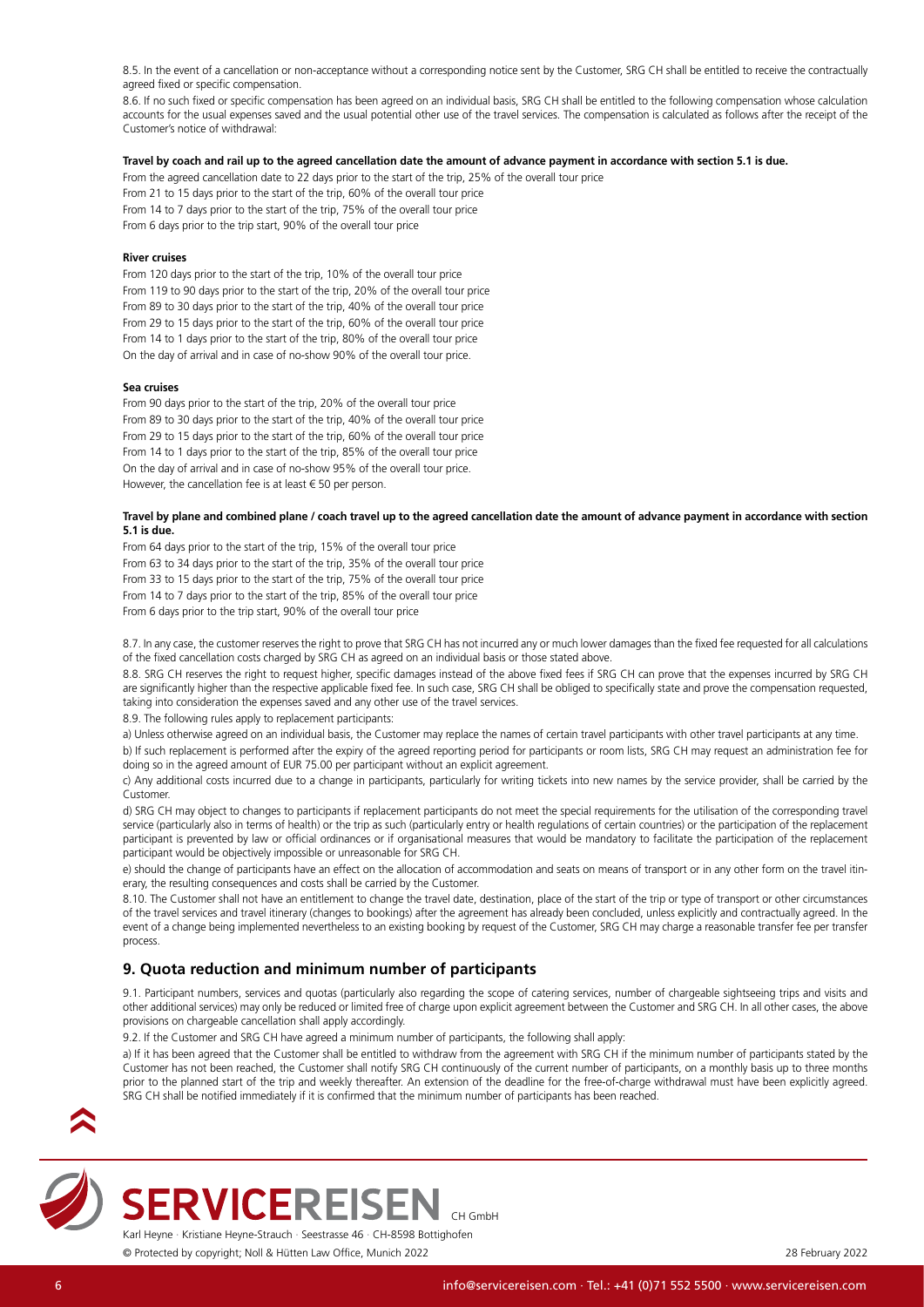<span id="page-6-0"></span>b) If the previously achieved minimum number of participants falls below the minimum again once the agreed period for the free-of-charge withdrawal of the Customer from the agreement with SRG CH has expired due to the exercising of the ordinary legal right to withdrawal of participants under package holiday agreements in accordance with Section 651h BGB, this shall not entitle the Customer to subsequently exercise the free-of-charge right to withdrawal. Instead, the travel services may only be cancelled, individually or as a whole, in this case in accordance with the cancellation regulations agreed on an individual basis or in line with these terms and conditions.

c) If the previously achieved minimum number of participants falls below the minimum again once the agreed period for the free-of-charge withdrawal of the Customer has expired due to the withdrawal of participants of a package holiday resulting from unavoidable, extraordinary circumstances at the destination or its close proximity in accordance with Section 651h BGB, the following provisions regarding termination on the grounds of unavoidable, extraordinary circumstances shall apply accordingly.

9.3. Unless otherwise agreed on an individual basis, the above provisions shall also apply in meaning to agreements on participant numbers with an effect on the price or free spaces or other conditions, particularly also participant-based graduated prices.

# **10. Obligations of the Customer in the event of notices of defect issued by travellers, termination on the grounds of defects or unavoidable, extraordinary circumstances**

10.1. Notices of defect and request for rectification issued by travellers to the Customer within the meaning of Section 651o BGB which relate to services provided by SRG CH shall be directed to the instance named by SRG CH immediately whilst utilising all means of communication reasonably available in the place of travel. If a local service provider or agency is named as the responsible instance in this respect and if they cannot be reached or refuse to provide rectification, the Customer shall send a notice of defect and request for rectification to SRG CH immediately through the communication data of SRG CH stated in the travel documents.

10.2. The Customer shall also suitably document all notices of defect and requests for rectification issued by travel participants during the trip which relate fully or partially to services provided by SRG CH and send them, including the Customer's statement on the circumstances at hand, to SRG CH within three weeks from the end of the travel services. The statement shall contain information on the reasons for the complaint, any measures initiated and suitable proof (offers of proof) for the rejection of travellers' claims after the trip. The Customer shall be excluded from enforcing contractual claims against SRG CH insofar as the defence of travellers' claims fully or partially fails due to missing, incorrect or incomplete documentation.

10.3. The customer may only terminate the agreement before or during its term and/or the start of the trip or travel service on the grounds of defective travel services if the Customer notifies SRG CH of the defect and has granted a reasonable period of grace for the rectification of such defect, unless it is objectively impossible to rectify such defect or SRG CH has refused to rectify such defect.

10.4. The following shall apply if the provision of the contractual services becomes considerably more difficult, endangered or impaired due to unavoidable, extraordinary circumstances:

a) In such case, the Customer may terminate the agreement in accordance with the provisions below. Notice of termination shall be given in text form and include the reasons which the terminating Contracting Party believes to justify the termination. In the event of the Customer terminating the agreement without stating such unavoidable, extraordinary circumstances as a reason, the Customer's notice shall be treated as a standard, chargeable cancellation. The Customer may not subsequently call on the right to termination on the grounds of unavoidable, extraordinary circumstances. Only circumstances with a direct effect on the provision of the services by SRG CH shall justify a termination on the grounds of unavoidable, extraordinary circumstances. If the performance of the trip or provision of travel service is made more difficult, endangered or impaired by circumstances which fall within the Customer's scope of control, this shall not justify a termination on the grounds of unavoidable, extraordinary circumstances. This rule shall apply to transport organised by the Customer for its participants, particularly with regard to road closures or air space closures, the breakdown of means of transport or other disruptions to the Customer's operations. In the event of a justified termination on the grounds of unavoidable, extraordinary circumstances, SRG CH may invoice the Customer for costs amounting to half of the amount which would have been incurred for a chargeable cancellation at the time the termination is received by SRG CH. SRG CH reserves the right to enforce half of specific costs which are to be stated and evidenced. SRG CH will attempt to achieve a reduction of cancellation costs but will not be obligated to achieve such a reduction by extrajuridical or juridical means.

In all cases, the Customer reserves the right to provide proof that SRG CH has not incurred any or significantly lower costs than those used as the basis for the receivable.

b) If the contractual services of SRG CH comprise the transport of the Customer's participants, additional costs for the return journeys of participants due to unavoidable, extraordinary circumstances during the trip or event shall be carried in full by the Customer.

c) All other additional costs caused by unavoidable, extraordinary circumstances during the trip or event, particularly additional personnel costs of the Customer and costs for the extension of the stay of the Customer's participants past the trip / contractual period at the event / trip destination shall be carried by the customer.

# <span id="page-6-1"></span>**11. Obligations of the Customer regarding personal injury and material damage during the trip, treatment of complaints, legal disputes with customers, travel documents**

11.1. The Customer shall notify SRG CH immediately of any personal injuries or material damages caused during the trip or event if there is a possibility that SRG CH may have to pay compensation for such events to the customer or its participants. The Customer shall notify its travel guides or other representatives of any emergency number provided by SRG CH for this purpose.

11.2. Should such event occur, the Customer shall secure all evidence, particularly the names and addresses of potential witnesses. The Customer shall initiate for the police to record the event and the securing of the data and documents of corresponding investigating authorities.

11.3. The Customer shall implement all measures which may exclude or reduce the damages.

11.4. The Customer shall be obliged to transfer the address of the suspected culprits to the service provider for the purpose of investigating justified damages.

11.5. The Customer shall be obliged to ensure that the above obligations are implemented by issuing corresponding instructions to travel guides, employees or other representatives.

11.6. Should the Customer plan to enforce claims against SRG CH on the grounds that participants of its trips have issued corresponding claims against the Customer, the latter shall notify SRG CH immediately of such fact by sending all information and documents, particularly the notices of complaint. This obligation to provide information shall also include the information provided by the Customer to SRG CH if and to which extent the Customer has liability insurance to cover the claims raised against the Customer, if the Customer has reported this event and, if applicable, the notification of the communication data and claim number of such liability insurance.

11.7. The Customer shall reconcile its activities with SRG CH prior to regulating any claims asserted by its participants insofar as the Customer plans to assert claims against SRG CH in this respect. Failure to reconcile these activities shall result in the Customer only being able to assert claims against SRG CH by way of compensation or reduction in the amount which the customers would have been entitled to by law.

11.8. The Customer shall be obliged, upon SRG CH's request, to commence a legal dispute with the customer and to announce a dispute with SRG CH during such proceedings if SRG CH or its liability insurance rejects such claims on the grounds of their reason or amount. The Customer shall do this in all cases of personal injury and if claims for material damages against the Customer asserted by customers exceed EUR 2,000.00.





Karl Heyne · Kristiane Heyne-Strauch · Seestrasse 46 · CH-8598 Bottighofen **SERVICEREISEN**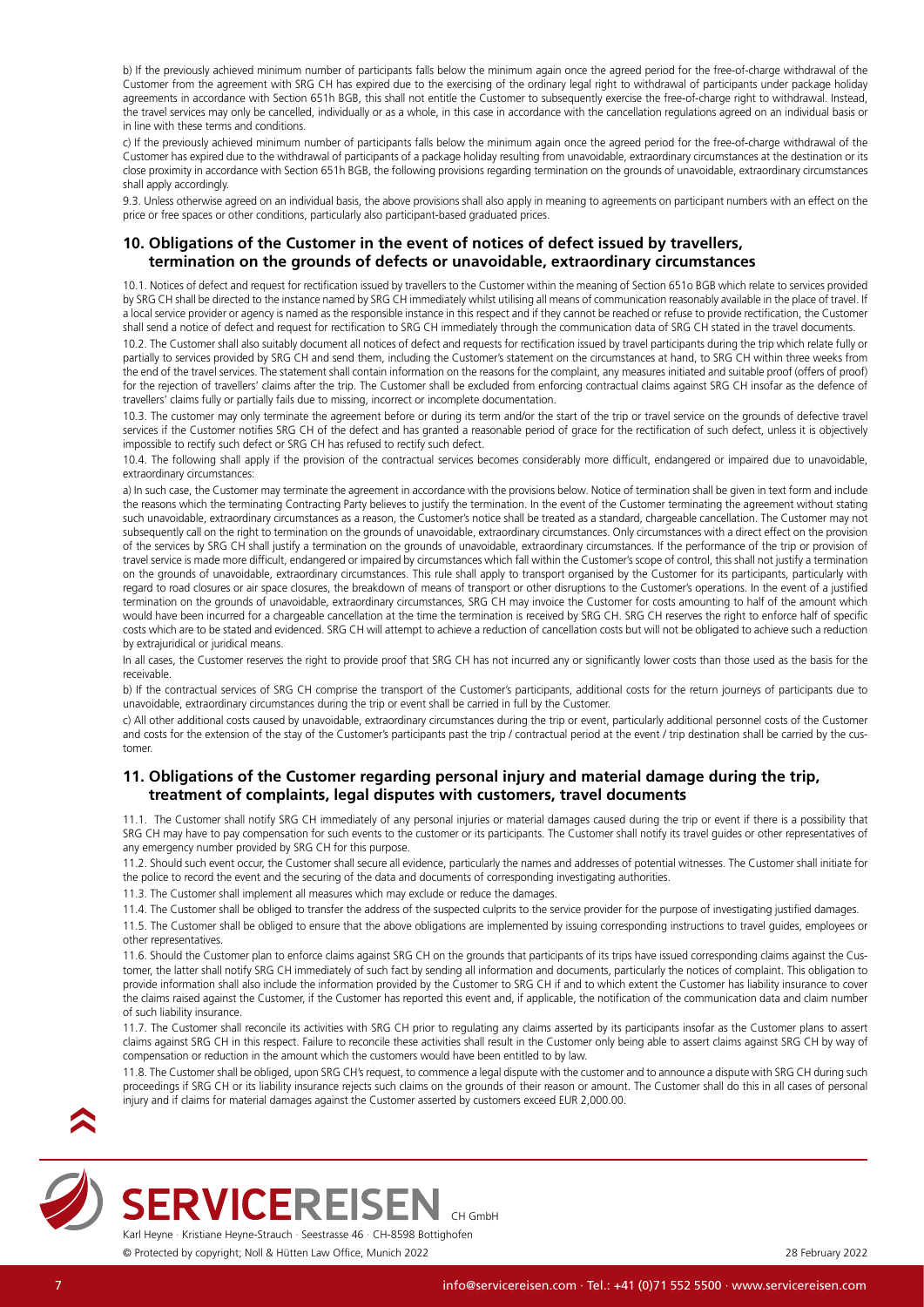<span id="page-7-0"></span>11.9. The Customer shall be obliged to check travel documents and other documents for their accuracy, completeness and compliance with the contractual agreements and notify SRG CH immediately about any incorrect contents or missing documents. Failure to do so despite the error being apparent to the Customer shall result in the Customer carrying all of the consequences as SRG CH would have been able to rectify the error had it been notified immediately.

11.10. Travel documents, particularly flight tickets, admission tickets, vouchers and other documents shall be sent at the risk of the Customer. SRG CH shall not assume any liability for the loss of such documents during dispatch, unless such loss is caused by acts of malicious intent or gross negligence of SRG CH or its vicarious agents. The Customer shall carry any costs for procuring replacement documents and/or replacement dispatches.

# **12. Limitation of liability**

12.1. SRG CH shall not assume any liability for services and service components of any kind which are offered, organised, implemented and/or provided to the Customer's customers in addition to the services of SRG CH, with or without SRG CH's knowledge thereof. These include, in particular:

a) Outward and return journeys to and from the travel destination agreed with SRG CH organised by the Customer as well as transport during the trip,

b) Events not included in SRG CH's scope of services before and after the trip and at the travel destination, journeys, excursions, meetings, etc.,

c) Services merely brokered by SRG CH upon the Customer's request.

12.2. SRG CH shall not assume any liability, in particular, for the consequences and costs incurred, especially impairments of the contractual services owed by SRG CH and travel itinerary overall, which are caused by the course, processing and particularly potential disruptions and breakdowns of the travel services, sightseeing trips, events, meetings or other circumstances organised and implemented by the Customer directly.

12.3. SRG CH shall not assume any liability for measures and failures to act by the Customer and/or its representatives, travel guides, coach drivers or travel guides merely brokered by SRG CH before, during and after the trip, and particularly not for

a) changes to the contractual services,

b) instructions to local guides, service providers and agencies,

c) special agreements with the various service providers, and

d) information and assurances to the Customer's customers

which were not reconciled with SRG CH.

12.4. Insofar as the warranty and liability of SRG CH to the Customer is based on the travel price, the service price agreed between the Customer and SRG CH shall apply exclusively, without taking into consideration the margin, surcharges or premiums of any kind which the Customer factors into the price or charges in addition to the price.

12.5. Insofar as the warranty and liability of SRG CH is not based on claims raised by the Customer's participants against the Customer on the grounds of injury to life, limb and health or if SRG CH is not guilty of gross negligence or malicious intent with regard to other claims, liability for subsequent damages shall generally be excluded. This shall also apply, in particular, to compensation payments made by the Customer to its participants on the grounds of wasted holiday time and with regard to the failure to make subsequent bookings by affected participants or participant groups of the Customer.

12.6. For the provision of flight services, SRG CH shall act as contractual air freight forwarder within the meaning of national, international and European air traffic regulations exclusively within its relationship to the Customer, and not within a relationship to the Customer's participants. SRG CH is not the performing air freight forwarder under any circumstances.

12.7. SRG CH shall not assume liability for information on prices and services nor for personal injury or material damages regarding services of any kind which are brokered exclusively to the Customer in accordance with the corresponding references in the brochure description, the offer, booking confirmation or other documents. This shall not affect any potential liability of SRG CH arising from the violation of its obligations as an agent.

12.8. Any service providers, accompanying persons and travel guides brokered upon the Customer's request and in accordance with corresponding contractual agreements shall not be classed as vicarious agents or agents of SRG CH. SRG CH shall not assume any liability for their services, measures, omissions and potential violations of contractual or legal obligations, particularly travel defects, impairments of the travel itinerary, breakdown of services as well as personal injury and material damages caused by them, unless SRG CH could have been held responsible for corresponding damages or the creation of corresponding claims due to its own violation of obligations, particularly on the grounds of acts of malicious intent or gross negligence committed by SRG CH.

# **13. Terms and conditions of use for image and text material**

Image and text material provided by SRG CH as part of the cooperation or which otherwise comes into contact with the Customer is protected by copyright. SRG CH shall only grant the Customer or its end customers user rights in the image and text material on the basis of a separate agreement in text form. It is being pointed out, in particular, that any use of image and text material without explicit consent from SRG CH is illegal and may result in the enforcement of injunctions, provision of information and compensation payments.

# **14. Statutes of limitation of claims**

14.1. The following shall apply to the enforcement of the Customer's claims against SRG CH arising from the overall contractual and legal relationship:

14.2. Contractual claims of the Customer based on injury to life, limb and health of the owner, managing director, employees or participants of the Customer caused by a malicious or grossly negligent violation of obligations by SRG CH or a legal representative or vicarious agent of SRG CH shall expire by limitation after three years. This rule shall also apply to claims for compensation for other damages caused by a malicious or grossly negligent violation of obligation by SRG CH or one of its legal representatives or vicarious agents.

14.3. All other contractual claims shall expire by limitation after two years.

14.4. The statutes of limitation of claims in accordance with the above provisions shall start at the end of the year in which the claim was incurred and the Customer obtained knowledge of the facts which justify the claim against SRG CH and also obtained knowledge of SRG CH as the defendant of the claim or should have obtained such knowledge without acting in gross negligence.

14.5. Provisions regarding longer or shorter statutes of limitation in international regulations and treaties as well as directives of the European Union which are applicable to the legal or contractual relationships between SRG CH and the Customer shall remain unaffected as long as the longer statutes of limitation contained therein apply in favour of the Customer if such longer statutes of limitation can also not be effectively waived in agreements between companies and/or business persons.

14.6. Should the Customer and SRG CH be engaged in pending proceedings regarding the claim or the circumstances justifying the claim, the statutes of limitation shall not expire until the Customer or SRG CH have refused the continuation of proceedings. The statutes of limitation shall expire at the earliest three months after the end of the inhibiting events.





Karl Heyne · Kristiane Heyne-Strauch · Seestrasse 46 · CH-8598 Bottighofen **SERVICEREISEN**